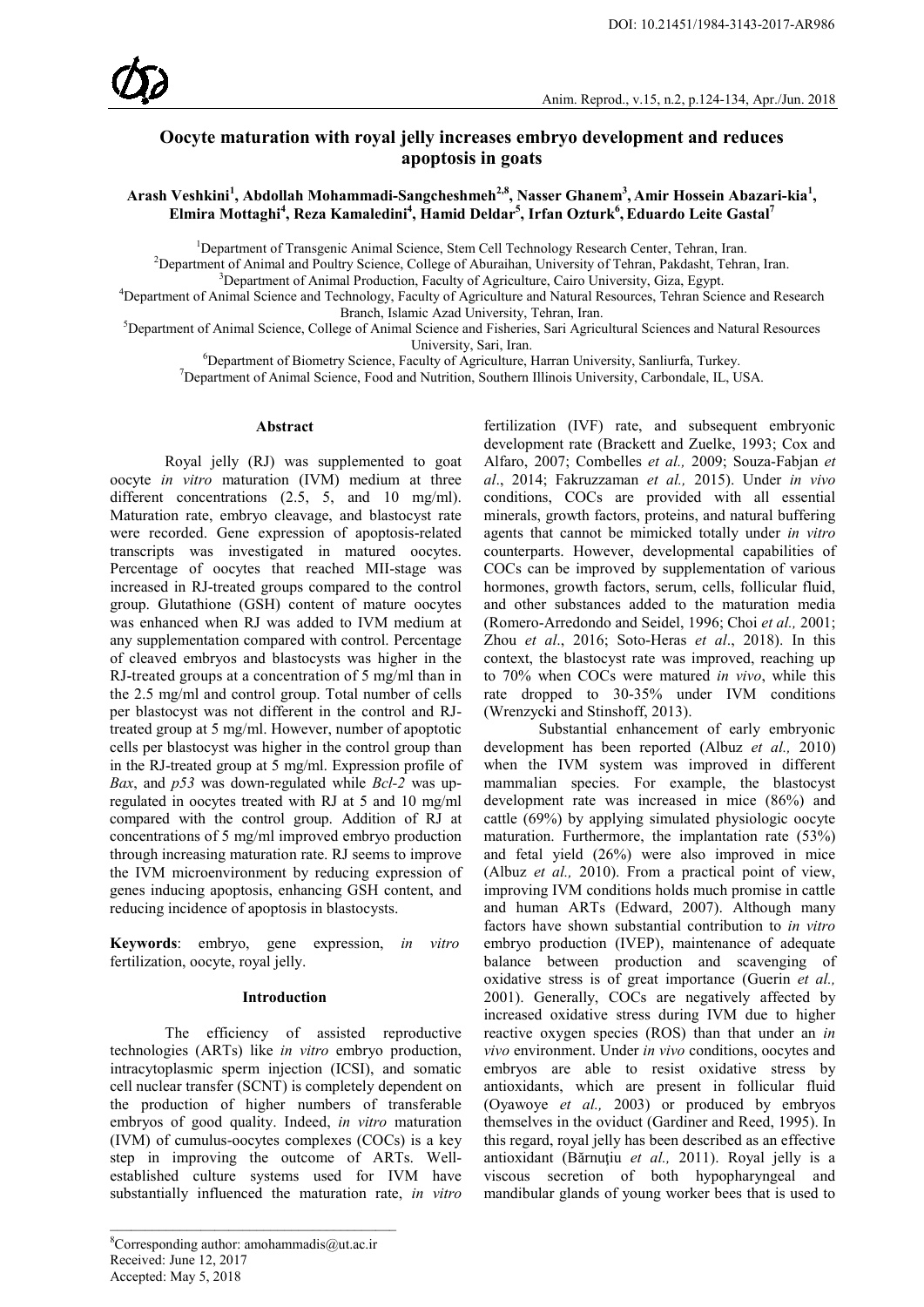feed the queen honeybee throughout the larval period (Viuda-Martos *et al.,* 2008; Isidorova *et al.,* 2009). It contains the following: water (50-60%), proteins (18%), carbohydrates (15%), lipids (3-6%), mineral salts (1.5%), and vitamins, in addition to various bioactive substances (Howe *et al*., 1985; Boselli *et al*., 2003; [Nagai and Inoue 2004;](http://onlinelibrary.wiley.com/doi/10.1111/j.1750-3841.2008.00966.x/full#b108) Kodai *et al*., 2007; Tamura *et al*., 2009). The antioxidative capacity of royal jelly was shown to be effective in protecting female and male gametes (Guo *et al.,* 2009) and cryopreserved semen (Moradi *et al.,* 2013; Shahzad *et al.,* 2016).

The current study is the first to test if the supplementation of royal jelly as an antioxidant agent during IVM culture of goat COCs could be beneficial. After culture, nuclear maturation, glutathione content, preimplantation development, and the expression profile of apoptosis-related transcripts were examined.

## **Materials and Methods**

## *Chemicals and media*

Unless otherwise mentioned, all the chemicals, reagents, media, and constituents used for media preparation were purchased from Sigma-Aldrich Chemicals, USA. Capsulated pure royal jelly was provided by Natural Life<sup>TM</sup> (Brookvale, NSW, Australia). According to manufacturer's reports, the chemical composition was water 1.6% (w/w), proteins 40.1% (w/w), carbohydrates 47.3% (w/w), lipids 7.9% (w/w), ashes 3.1% (w/w), sodium 36.3 mg/100 g, phosphorus 672 mg/100 g, calcium 19.5 mg/100 g, magnesium 90.9 mg/100 g, zinc 6.8 mg/100 g, iron 3.0 mg/100 g, and free amino acids 1583 mg/100 g.

## *COC collection and IVM*

Goat ovaries were collected from a local slaughterhouse and transported in physiological saline containing antibiotics (100 IU/ml penicillin and 100 mg/ml streptomycin) at 35°C to the lab within 2-3 h. COCs were collected by slicing the ovaries in HEPES-buffered synthetic oviductal fluid (HSOF). The COCs were morphologically selected based on the number of cumulus cell layers and cytoplasm homogeneity (Mohammadi-Sangcheshmeh *et al.,* 2012). The collected COCs were washed three times in maturation medium (TCM-199 supplemented with 2 mM l-glutamine, 10% fetal bovine serum, 5.5 mg/ml sodium pyruvate, 25 μg/ml gentamycin sulphate, 5.0 μg/ml LH, 0.5 μg/ml FSH, and 1 μg/ml estradiol). IVM was performed in 50 μl maturation medium droplets under mineral oil for 24 h at 39 $\degree$ C and 5% CO<sub>2</sub> in air.

## *Evaluation of cumulus expansion*

COCs from all treatment groups were evaluated at the end of IVM to assess cumulus cell expansion. Briefly, cumulus expansion was evaluated by a subjective scoring system (Lorenzo *et al.,* 1994), which considered no detectable response set as (0) value and highest degree of expansion as (+++).

# *Nuclear chromatin evaluation*

For nuclear maturation assessment, cumulus cells were removed from COCs by pipetting in presence of hyaluronidase (200 U/ml). Denuded oocytes were fixed in 4% (v/v) paraformaldehyde in PBS. Oocytes were stained with 2.5 mg/ml Hoechst 33258 in 3:1 (v/v) glycerol/PBS. Oocytes were then evaluated in relation to their meiotic stage and classified as germinal vesicle (GV); metaphase I (MI), including metaphase I, anaphase I, and telophase I; metaphase II (MII); and degenerated.

## *Measurement of intracellular GSH content*

Mature COCs were denuded directly after IVM and incubated in Tyrode's medium plus 5 mg/ml polyvinyl alcohol containing 10 mM 4-chloromethyl-6,8 difluoro-7-hydroxycoumarin (Cell tracker blue; CMF2HC; Invitrogen Corporation, Carlsbad, CA, USA) for 30 min (Abazari-Kia *et al.,* 2015). After staining, oocytes were washed three times in mPBS, placed into 10 μl droplets, observed under an epifluorescence microscope (Nikon, Tokyo, Japan) with UV filters, and then all fluorescent images were recorded as graphic files. The fluorescence intensity of each mature oocyte was analyzed by ImageJ software [\(http://rsb.info.nih.gov/ij\)](http://rsb.info.nih.gov/ij).

## *IVF and embryo culture*

Following IVM and cumulus expansion evaluation, COCs were washed twice in HSOF and once in IVF medium [SOF supplemented with 4 IU/ml heparin, PHE (20 mM penicillamine, 10 mM hypotaurine, 1 mM epinephrine), and  $2\%$  (v/v) sheep serum], then placed in 50 μl drops of IVF medium overlaid with mineral oil. Frozen semen from a goat buck that had been evaluated before for IVEP was used for IVF. A single straw of frozen semen was thawed at 37°C for 30 sec and sperms were washed at 500 g for 10 min, twice with Sperm Tyrode's Albumin Lactate Pyruvate medium (Sperm-TALP) containing 10 μg/ml heparin, 2.2 mg/ml sodium pyruvate and bovine serum albumin (BSA) F-V (6 mg/ml) + 50  $\mu$ g/ml gentamycin. After washing, a sperm pellet was suspended in 0.5 ml of fresh Fert-TALP medium supplemented with 6 mg/ml BSA (fatty acid free) + 10 μg/ml heparin + 3 μl PHE and 50 μg/ml gentamycin. Sperm concentration was adjusted to 2  $\times$  10<sup>6</sup> spermatozoa/ml. The washed suspended sperms were incubated with mature COCs for 18 h under 5% CO2 in humidified air at 39°C.

The fertilized COCs were denuded by repeat pipetting and thoroughly washed three times in HSOF. The presumptive zygotes were washed in SOFaa (2% BM Essential amino acids, 1% MEM-nonessential amino acids) and supplemented with 8 mg/ml bovine serum albumin, 1 mM glutamine, 0.34 mM tri-sodium citrate, and 2.77 mM myoinositol. The presumptive zygotes were cultured in groups of 15 to 20 in 50 µl droplets of the culture medium (SOFaa) and covered with mineral oil at 39°C under 5% CO2 in humidified air until day 8. The stage of embryonic development was evaluated at day 3 and 8 post-fertilization, and the medium replacement was performed every 48 h.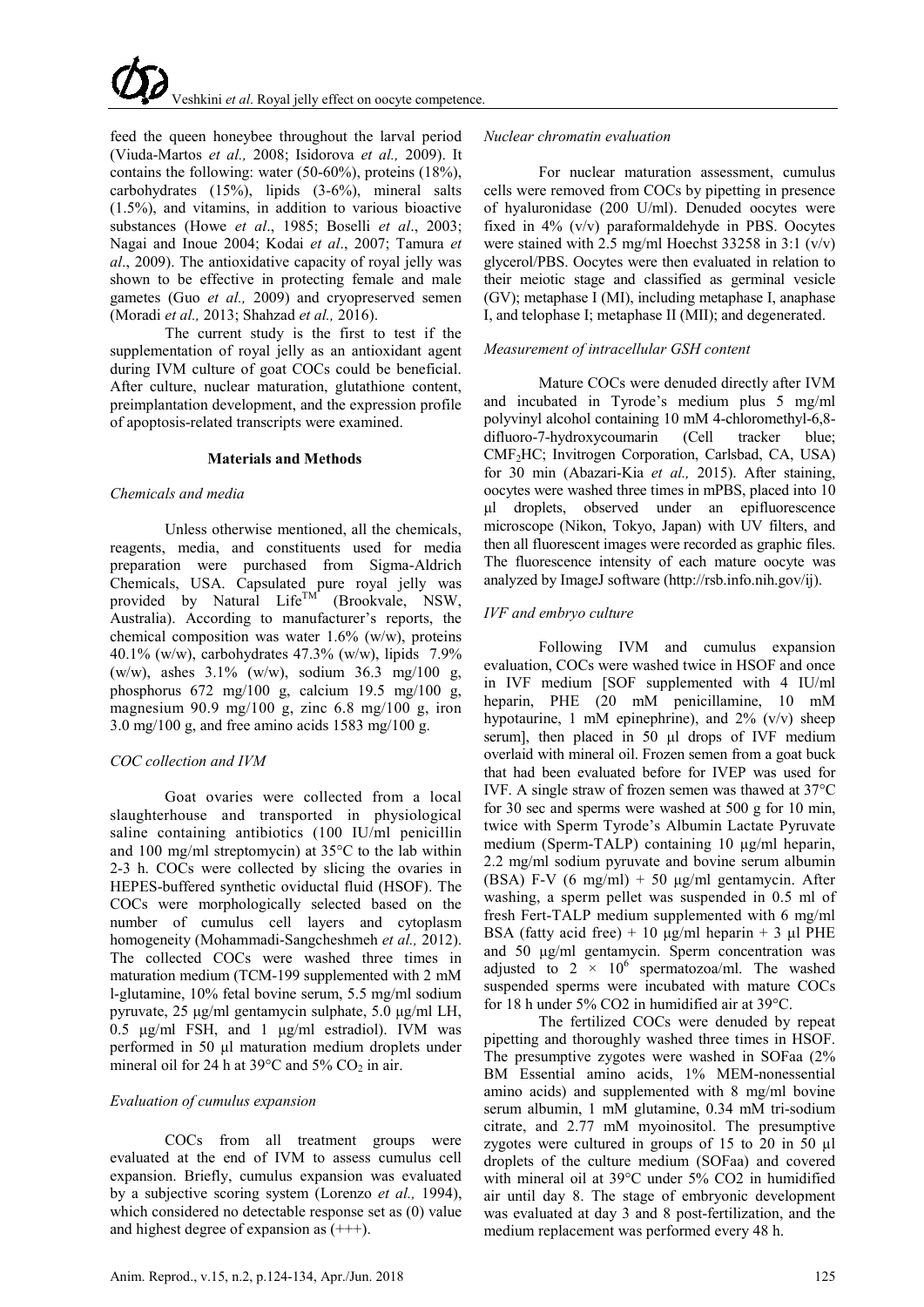# *Total cell count and number of apoptotic cells assay*

The terminal deoxynucleotidyl transferase dUTP nick end labeling (TUNEL) assay was performed using an In Situ Cell Death Detection Kit according to the manufacturer's instructions (Fluorescein; Roche Diagnostics Corp., Indianapolis, USA). Day 8 blastocysts from the control and 5 mg/ml royal jellytreated groups were washed twice in PBS ( $Ca^{2+}$  and  $Mg^{2+}$ free) supplemented with 0.2% polyvinylpyrrolidone (PBS-PVP). Embryos were then fixed in 4% paraformaldehyde in PBS-PVP and kept at 4°C until assay was done. Fixed embryos were first washed twice in PBS-PVP then treated with 0.3% Triton X-100 in PBS-PVP for 30 min at 37°C for permeabilization. Embryos were washed twice in PVP-PBS and incubated in the dark with TUNEL reaction mixture for 1 h at 37°C. Subsequently, embryos were washed three times in PBS-PVP for 10 min each and stained with Hoechst 33342 (10 μg/ml). After staining, embryos were placed onto a glass slide and examined using an epifluorescence microscope (Nikon, Tokyo, Japan).

# *RNA isolation*

Total RNA was extracted using PicoPure<sup>TM</sup> RNA isolation kit (MDS Analytical Technologies GmbH, Ismaning, Germany) according to manufacturer's instructions. Mature oocytes from each group were incubated in 100 µl extraction buffer at 42°C for 30 min to release RNA. The lysis of each group was loaded onto a pre-conditioned purification column and centrifuged to allow for the RNA to bind to the spin column. In-column DNA digestion was carried out using RNase-free DNase (Qiagen GmbH, Hilden, Germany). The column was washed twice with washing buffer and finally eluted with 12 µl RNase free water. Nanodrop 1000 Spectrophotometer (Thermo Fisher

Scientific) was used to measure RNA concentration and evaluate the quality.

The synthesis of cDNA from all samples was performed using reverse transcription kit (Invitrogen, Karlsruhe, Germany). In addition, 1 μl oligo dT23 (2.5 μM) primer and 1 μl random hexamer primer (60 μm) were added to a 10 μl mRNA sample and the mixture was incubated for 3 min at 70°C and cooled on ice. Eight microliters of the master mix containing 4 μl of 5x first strand buffer, 2 μl of 0.1 M DTT, 1 μl of dNTP (10 pmol/μl), and 0.3 μl of RNase inhibitor and 0.7 μl of SuperScript IITM reverse transcriptase  $(200 \text{ unit/}\mu\text{l})$  was added to the mixture and incubated for 90 min at 42°C, followed by heat inactivation for 15 min at 70°C. The synthesized cDNA was stored at -20°C for further use.

# *Quantitative real-time PCR analysis*

Primers used for quantitative Real-time PCR were designed using Primer3 Express version 4.0.0 software (http://primer3.wi.mit.edu//) based on the gene sequences available in NCBI GenBank (Table 1). Bovine YWHAZ gene was used as an endogenous control, and run in separate wells using ABI PRISM® 7000 instrument (Applied Biosystems). All PCR runs were done in a total volume of 20  $\mu$ l containing 10  $\mu$ l of 2.5 X RealMasterMix/20x SYBR (Eppendorf,  $2.5$  X RealMasterMix/ $20x$  SYBR Hamburg, Germany). Samples were run in duplicate to maximize accuracy of real-time results. The thermal cycling was set as 10 sec at 50°C, 10 min at 95°C, 45 cycles of 15 sec at 95°C and 60 sec at 60°C. The dissociation curve was generated by starting the fluorescence acquisition at 60°C and taking measurements every 7 sec until the temperature reached 95°C. Gene expression analysis was performed using ΔΔ C(t) method after normalization of the transcript abundance of each target gene relative to that of the *YWHAZ.*

Table 1. Details of primers used for real-time PCR quantitative analysis.

| Gene                          | GenBank accession | Primer                                            | Annealing                 | Product   |
|-------------------------------|-------------------|---------------------------------------------------|---------------------------|-----------|
| name                          | number            | sequences                                         | temperature $(^{\circ}C)$ | size (bp) |
| Bax                           | NM 173894.1       | F:5'-GCATCCACCAAGAAGCTGAG-3'                      |                           | 130       |
|                               |                   | R:5'-CCGCCACTCGGAAAAAGAC-3'                       | 61                        |           |
| $Bcl-2$                       | NM 001166486.1    | F:5'-ATGTGTGTGGAGAGCGTCA-3'                       |                           | 182       |
|                               |                   | R:5'-AGAGACAGCCAGGAGAAATC-3'                      | 60                        |           |
| p53                           | NM 174201.2       | F:5'-AGGGGAAAGCAGGGCTCACTCT-3'                    |                           | 151       |
|                               |                   | R:5'-GGGATATGGGTGGGGATGTCAA-3'                    | 60                        |           |
| <i>YWHAZ</i><br>$\sim$ $\sim$ | NM 174814.2       | F:5'-GAAGAGTCCTACAAAGACAGCACGC-3'                 |                           | 115       |
|                               |                   | R:5'-AATTTTCCCCTCCTTCTCCTGC-3'<br>$\cdot$ $\cdot$ | 60                        |           |

F, forward; PCR, polymerase chain reaction; R, reverse.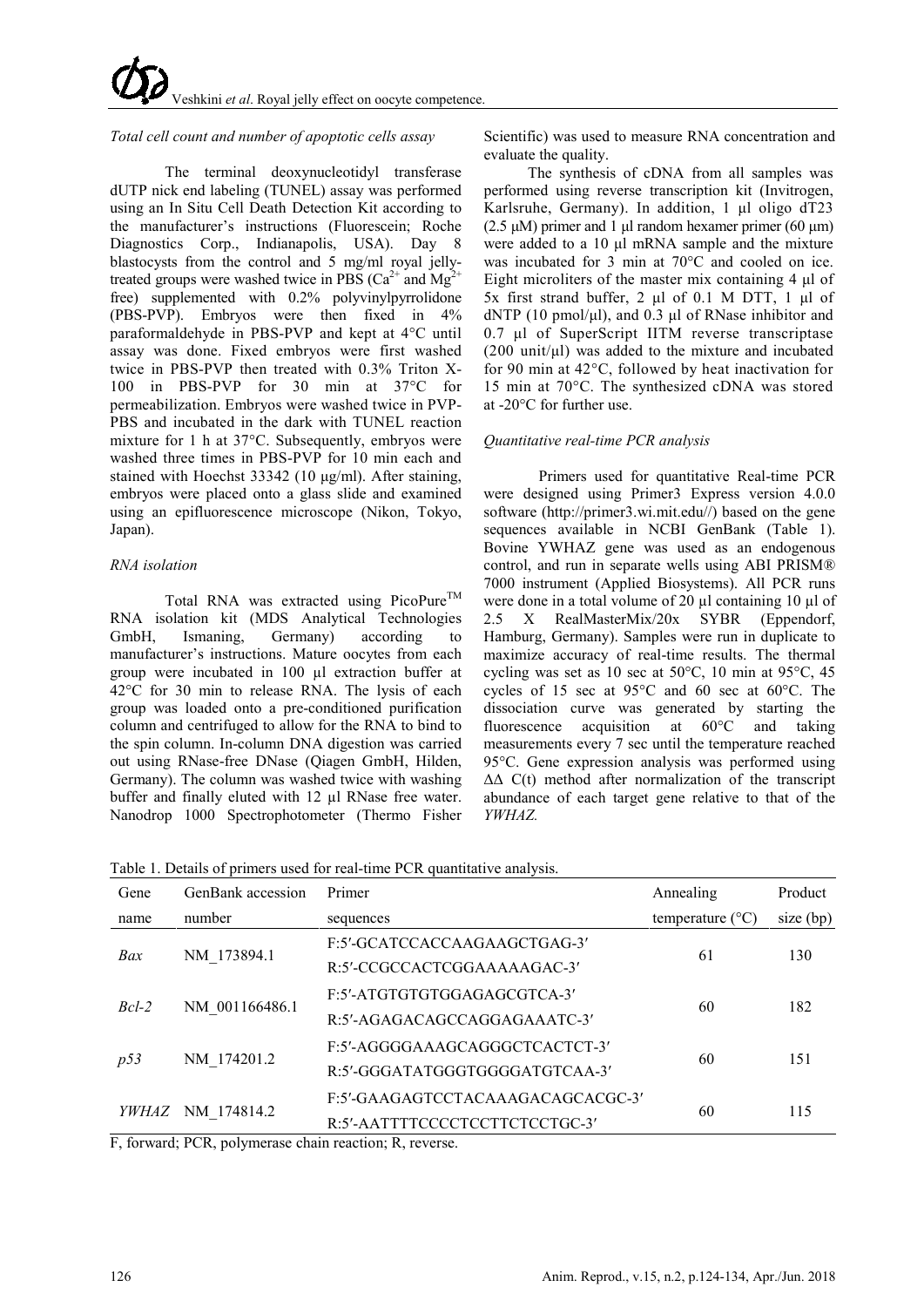## *Statistical analyses*

The data of gene expression profile was analyzed using General Linear Model (GLM) of the Statistical Analysis System (SAS) software program 8.0 (SAS Institute Inc., NC, USA). Mean values were considered significant at  $P < 0.05$  and after tested using ANOVA followed by a multiple pair wise comparison of t-test.

# *Experimental design*

Cumulus-oocyte complexes recovered from slaughterhouse ovaries were allocated into three groups during IVM in presence of RJ with three different concentrations (2.5, 5, and 10 mg/ml). Following IVM, cumulus expansion score and nuclear maturation rate were checked to evaluate the effect of treatment on IVM. The presumed zygotes were then cultured without any supplementation to follow up embryo development until blastocyst formation at day 8. Based on the result of nuclear maturation and blastocyst rates, RJ concentration of 5 mg/ml was selected for investigating embryo quality (total cell number and apoptotic cell number). The beneficial effect of RJ supplementation on goat COCs during IVM was further studied at cytoplasmic and molecular levels. Therefore, GSH content was measured in all treatment groups. In addition, gene expression profile of apoptosis-related transcripts was performed using quantitative real-time PCR.

## **Results**

#### *Cumulus expansion*

The data of COCs that attained expansion is shown (Fig. 1). No difference in cumulus expansion score was detected among the different royal jellytreated groups and the control. Although not significant  $(P > 0.05)$ , the percentage of fully expanded COCs increased when royal jelly was supplemented to IVM medium at a concentration of 5 mg/ml (54.7%) compared with 2.5 mg/ml (49.4%), 10 mg/ml (45.8%), and control (47.3%) groups.

### *Nuclear maturation*

The percentage of oocytes that reached MIIstage increased  $(P < 0.05)$  steadily with increasing concentrations of royal jelly during IVM groups (Table 2). In addition, the percentage of MII-stage oocytes was higher at 10 mg/ml  $(88.0\% \pm 1.7)$ , 5 mg/ml  $(80.9\% \pm 0.6)$ , and 2.5 mg/ml  $(71.4\% \pm 2.3)$  than in the control  $(60.0\% \pm 1.7)$  group.

## *Glutathione content*

Glutathione content measured by fluorescent intensity of mature oocytes was enhanced  $(P < 0.05)$ when royal jelly was supplemented to IVM medium at 10 mg/ml (293.4 arbitrary units), 5 mg/ml (286.5 arbitrary units), and 2.5 mg/ml (272.8 arbitrary units) compared with the control (210.6 arbitrary units) group (Fig. 2 and 3).

## *Early development and blastocyst rate*

The rate of cleaved and day 8 embryos was higher ( $P < 0.05$ ) in the royal jelly-treated groups at a concentration of 5 mg/ml (70.2%  $\pm$  3.2 and 33.1%  $\pm$  2.2) than in 2.5 mg/ml  $(59.2% \pm 3.3$  and  $21.2% \pm 4.1)$  and the control groups  $(54.5\% \pm 3.6 \text{ and } 22.3\% \pm 3.7).$ Compared to other experimental groups, no significant (P <  0.05) improvement was observed in the percentage of cleaved embryos  $(69.8\% \pm 2.1)$  and day 8 blastocysts ( $26.4\% \pm 3.5$ ) when royal jelly was added at a concentration of 10 mg/ml (Table 3).

## *Total number of cells and the number of apoptotic cells per blastocyst*

Blastocyst cell count was similar  $(P < 0.05)$  in the control  $(114.7 \pm 8.0)$  and treated groups at a concentration of 5 mg/ml  $(117.5 \pm 9.6;$  Table 4). However, the number of apoptotic cells was higher  $(P < 0.05)$  in the control  $(7.9 \pm 2.2)$  than in the treated group  $(4.1 \pm 1.4)$ .

### *Gene expression profile*

The expression profile of apoptotic-induced (*Bax* and *p53*) and an anti-apoptotic (*Bcl-2*) gene were performed in oocytes after IVM in the presence or absence of royal jelly (Fig. 4). Both genes involved in apoptosis induction (*Bax* and *p53*) were expressed more highly ( $P < 0.05$ ) in control oocytes compared to the royal jelly-treated ones at concentrations of 5 and 10 mg/ml. However, when royal jelly was added to IVM medium at 2.5 mg/ml, the expression profile of *p53* was not different ( $P > 0.05$ ) from either the control or other treatment groups. On the other hand, expression of anti-apoptotic *Bcl-2* transcript was increased significantly in all oocytes treated with royal jelly at concentrations of 5 and 10 mg/ml, while at 2.5 mg/ml it was expressed in treated oocytes similarly to all other experimental groups (Fig. 4).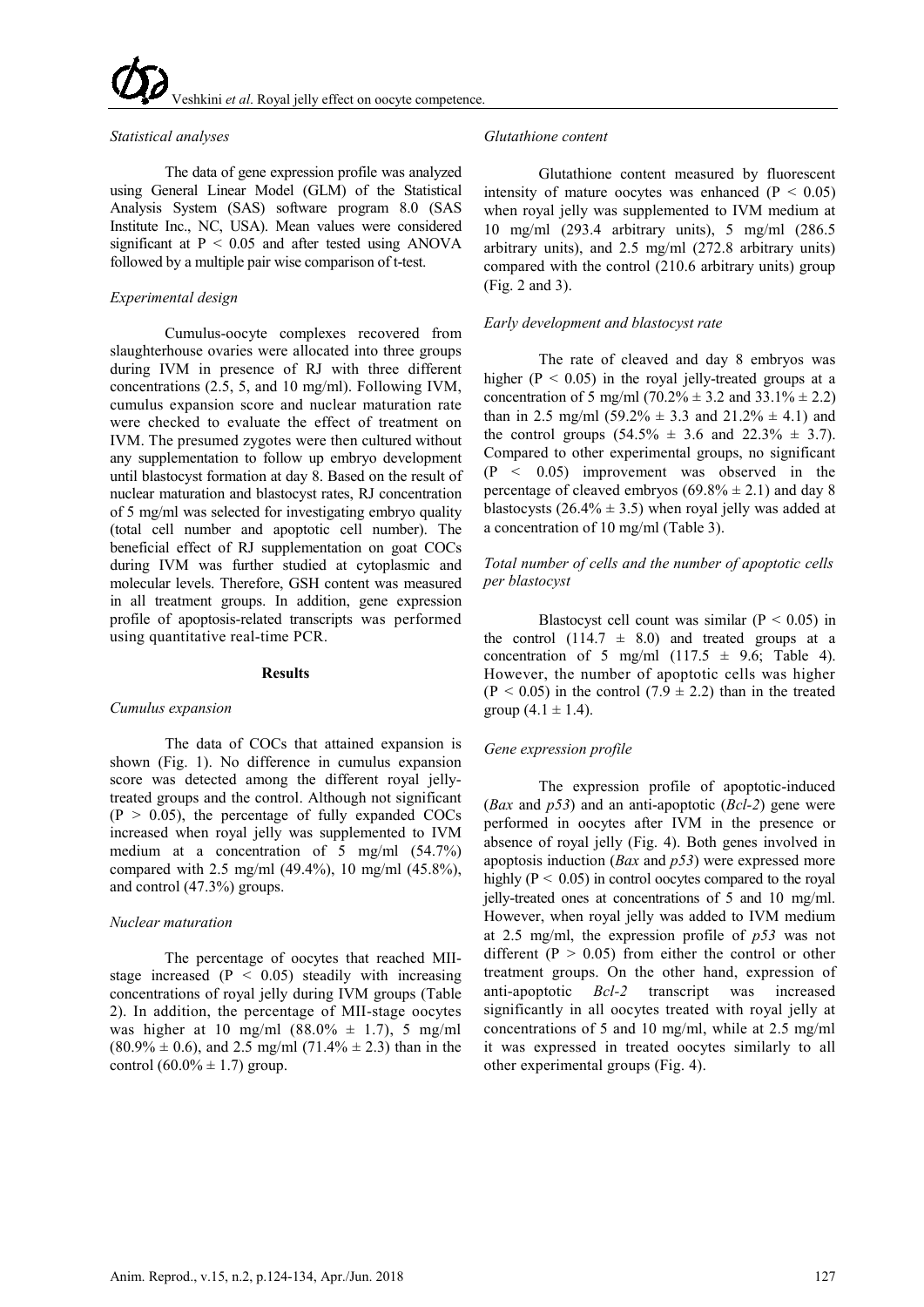

Figure 1. Percentages of cumulus expansion score (fully expanded, partially expanded, and non-expanded) of COCs treated with different concentrations of royal jelly during IVM. <sup>a,b,c,d</sup> Bars with uncommon superscripts are different  $(P < 0.05)$ .

Table 2. Nuclear status of goat oocytes treated with different concentrations of royal jelly after 24 h of *in vitro* maturation (cumulative results of five replicates).

|         |               | Nuclear status (mean $\pm$ SEM) |                    |                        |                        |
|---------|---------------|---------------------------------|--------------------|------------------------|------------------------|
| Group   | Oocytes $(n)$ | $\text{GV}(\%)$                 | $GVBD$ $%$         | $MI(\%)$               | MII $(\% )$            |
| Control | 110           | $14.5 \pm 0.6^{\circ}$          | $10.9 \pm 0.0^a$   | $14.5 \pm 1.1^{\circ}$ | $60.0 \pm 1.7^{\circ}$ |
| RJ 2.5  | 168           | $5.9 \pm 0.3^{b}$               | $8.3 \pm 0.6^{ab}$ | $14.3 \pm 0.6^{ab}$    | $71.4 \pm 2.3^b$       |
| RJ 5.0  | 126           | $3.2 \pm 0.6^{\circ}$           | $6.3 \pm 0.3^{ab}$ | $9.5 \pm 0.0^b$        | $80.9 \pm 0.6^{ab}$    |
| RJ 10.0 | 134           | $1.5 \pm 0.0^{\circ}$           | $3.0 \pm 0.6^b$    | $7.5 \pm 1.1^{\circ}$  | $88.0 \pm 1.7^{\circ}$ |

RJ 2.5: Control maturation medium supplemented with 2.5 mg/ml royal jelly; RJ 5.0: Control maturation medium supplemented with 5.0 mg/ml royal jelly; RJ 10.0: Control maturation medium supplemented with 10.0 mg/ml royal jelly; GV: Germinal vesicle; GVBD: Germinal vesicle break down; MI: Metaphase I; MII: Metaphase II. <sup>a,b,c</sup> Within columns, values with uncommon superscripts differ  $(P < 0.05)$ .



Figure 2. Glutathione content of oocytes treated with different concentrations of royal jelly during IVM. a,b,c,d Bars with uncommon superscripts are different ( $P < 0.05$ ).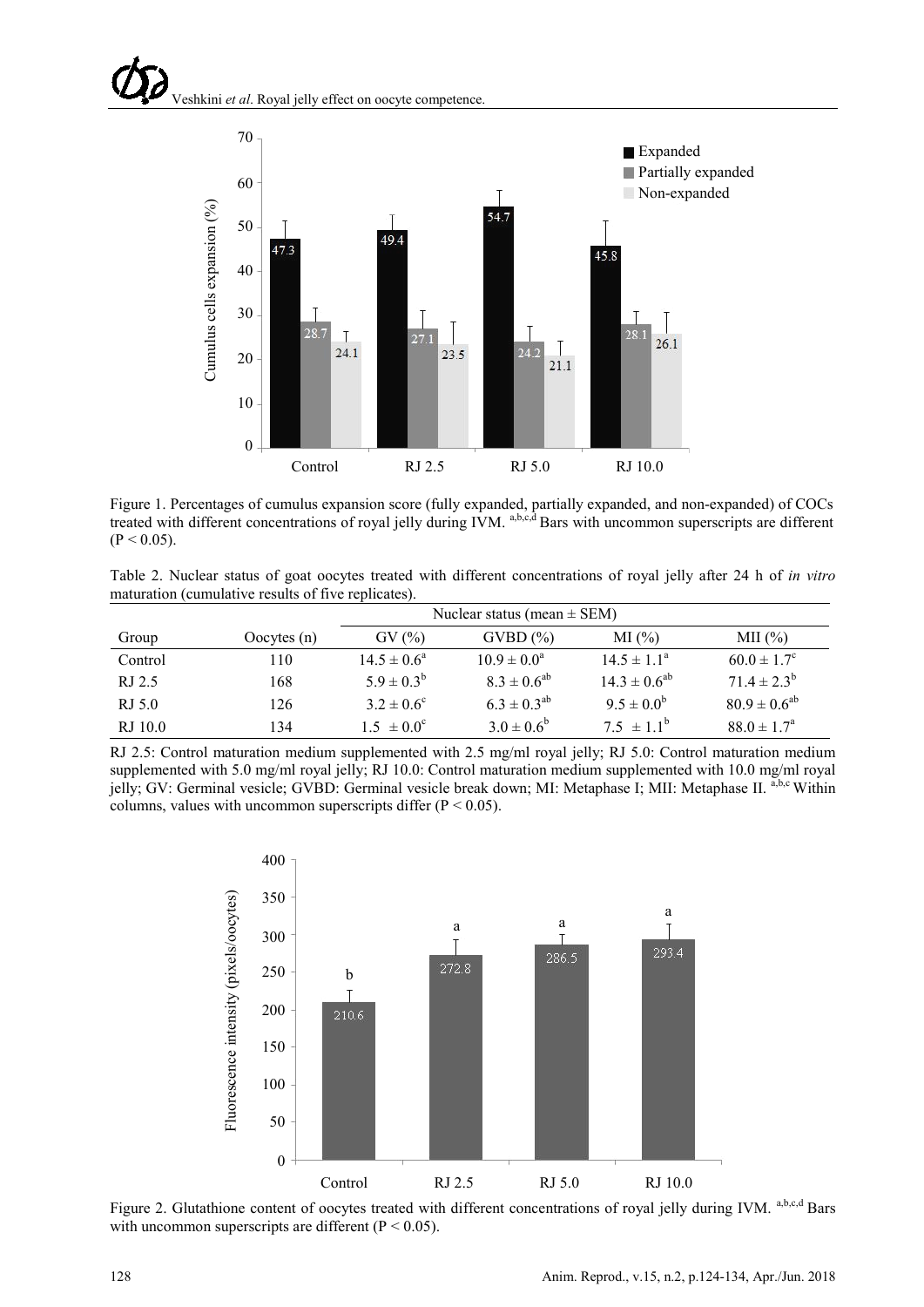

Figure 3. Representative images of oocytes' fluorescent intensity for glutathione content.

|         |               | Embryo development (mean $\pm$ SEM) |                     |  |
|---------|---------------|-------------------------------------|---------------------|--|
| Groups  | Oocytes $(n)$ | Cleaved $(\% )$                     | Blastocyst $(\% )$  |  |
| Control | 112           | $54.5 \pm 3.6^b$                    | $22.3 \pm 3.7^b$    |  |
| RJ 2.5  | 121           | $59.2 \pm 3.3^b$                    | $21.2 \pm 4.1^b$    |  |
| RJ 5.0  | 118           | $70.2 \pm 3.2^{\text{a}}$           | $33.1 \pm 2.2^a$    |  |
| RJ 10.0 | 107           | $69.8 \pm 2.1^{\circ}$              | $26.4 \pm 3.5^{ab}$ |  |

Table 3. Embryo development of royal jelly-treated and control oocytes at 8 days after *in vitro* fertilization (IVF) in goats (cumulative results of five replicates).

RJ 2.5: Control maturation medium supplemented with 2.5 mg/ml royal jelly; RJ 5.0: Control maturation medium supplemented with 5.0 mg/ml royal jelly; RJ 10.0: Control maturation medium supplemented with 10.0 mg/ml royal jelly. <sup>a,b</sup> Within columns, values with uncommon superscripts differ (P < 0.05).

Table 4. Total cell number and apoptotic cell number in blastocysts derived from royal jelly-treated and control oocytes.

|         |                 | Embryo quality (mean $\pm$ SEM) |                       |  |
|---------|-----------------|---------------------------------|-----------------------|--|
| Groups  | Blastocysts (n) | Blastocyst nuclei (n)           | Apoptotic cells (n)   |  |
| Control |                 | $114.7 \pm 8.0$                 | $7.9 \pm 2.2^{\rm a}$ |  |
| RJ 5.0  | 26              | $117.5 \pm 9.6$                 | $4.1 \pm 1.4^b$       |  |

RJ 5.0: Control maturation medium supplemented with 5.0 mg/mL royal jelly. a,bWithin columns, values with uncommon superscripts differ  $(P < 0.05)$ .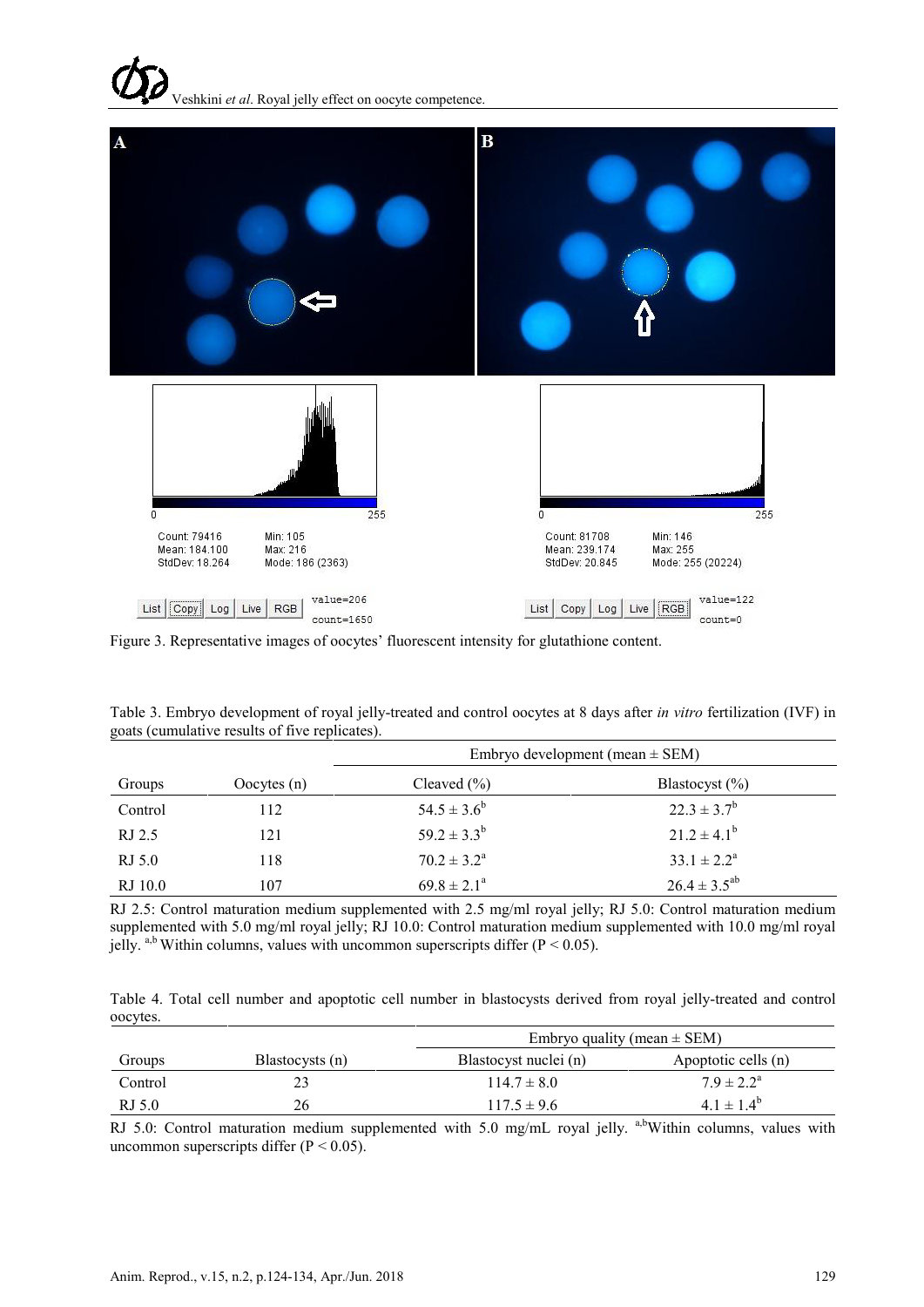

Figure 4. Expression profile of *Bax*, *Bcl-2*, and *p53* genes in oocytes treated with different concentrations of royal jelly during IVM using quantitative real-time PCR.  $a,b,c,d$ Bars with uncommon superscripts are different (P < 0.05).

#### **Discussion**

The oocyte microenvironment is a key determinant factor in IVEP success (Greve *et al.,* 1987; Rizos *et al.,* 2002; Sutton *et al.,* 2003). There are different ways to improve the oocyte microenvironment during the course of the maturation process. Co-culture of intact COCs with a specific ratio of denuded oocytes has improved nuclear, cytoplasmic maturation (Dey *et al.,* 2012; Souza-Fabjan *et al.,* 2016) and the rate of blastocyst formation, in addition to quality (Choi *et al.,* 2013). Antioxidants such as peroxiredoxin II (Fakruzzaman *et al.,* 2015), melatonin (Do *et al.,* 2015), resveratrol (Kwak *et al.,* 2012), l-carnitine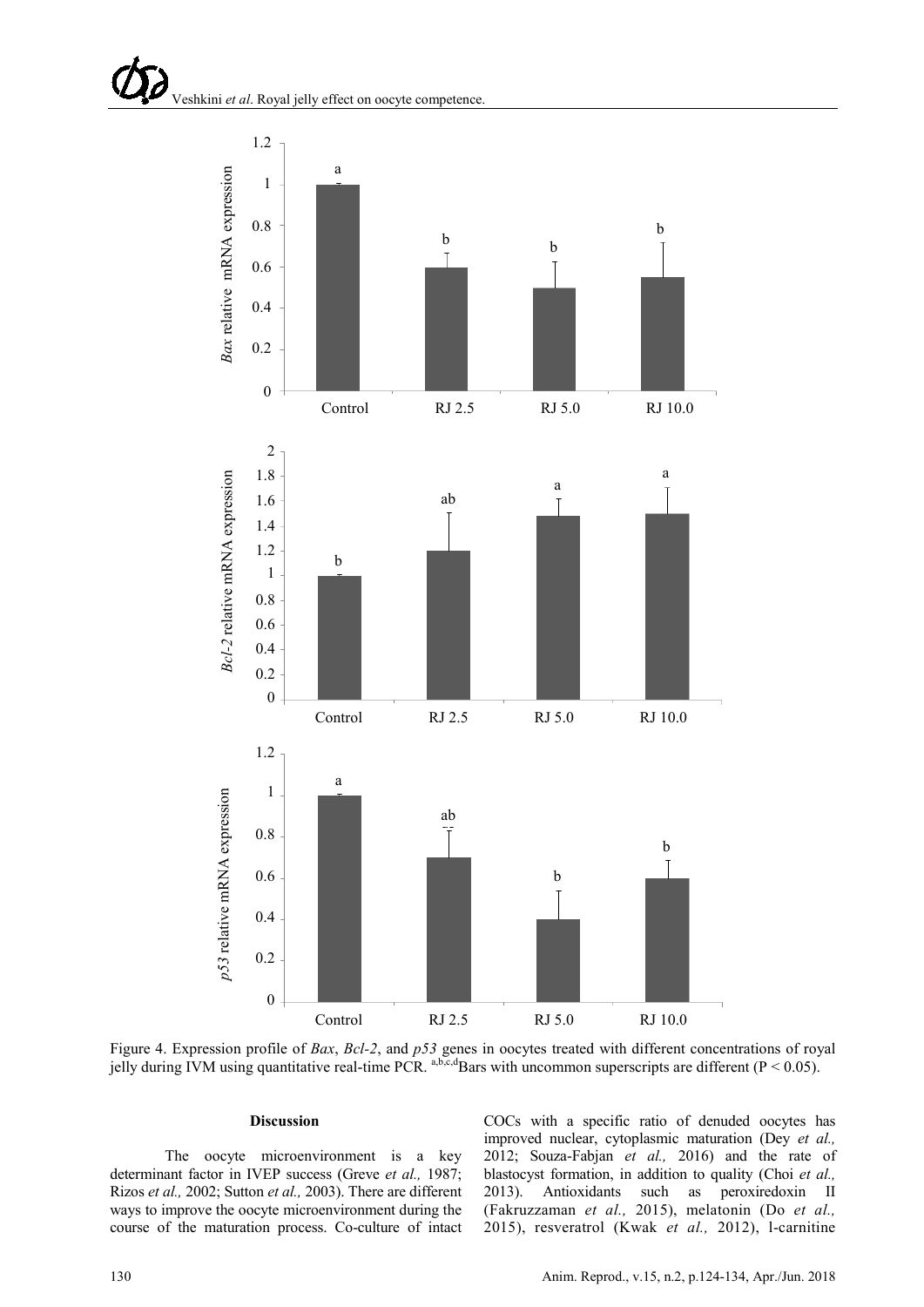

(Mishra *et al.,* 2016), cysteine (Ali *et al.,* 2003), and cysteamine (Rodríguez‐González *et al.,* 2003) have been supplemented to IVM media to improve developmental competence of pre-implantation blastocysts of different mammalian species. In our study, supplementation of royal jelly to IVM medium has increased the rate at which oocytes reached MIIstage in a dose-dependent manner, although the cumulus expansion was not different from that of the control group. In agreement with our results, Valiollahpoor *et al.* (2016) has reported higher maturation rates of sheep oocytes when cultured in the presence of royal jelly at various concentrations. The positive effect of royal jelly in improving COC maturation could be due to the various active compounds like proteins, essential amino acids (cystine, lysine and arginine), sugars (fructose, glucose, and sucrose), vitamins (A, B5, C, D and E), and lipids (Howe *et al.,* 1985; Boselli *et al.,* 2003; Kodai *et al.,* 2007; Tamura *et al.,* 2009). An early study observed increased errors in chromosomal segregation due to high oxidative stress during IVM, which compromises oocyte developmental potential after IVF in mice (Tarin *et al.,* 1996).

Intracellular content of GSH is one of the crucial indicators of the developmental capacity of COCs. Highly developmental competent goat BCB+ oocytes have previously been shown to increase the intracellular GSH content compared with BCB- (with low developmental competence) and control oocytes (Abazari-Kia *et al.,* 2014). The results of the present study indicated enhancement of oocytes glutathione content linearly with increasing concentrations of royal jelly supplemented to IVM medium, which subsequently increased maturation rate. The content of GSH and ATP concentrations has been analyzed in *in vitro-* and *in vivo*-matured porcine COCs (Brad *et al.,* 2003). Porcine oocytes matured *in vivo* had a significantly higher content of GSH and developmental competence compared with *in vitro*-matured counterparts (Brad *et al.,* 2003). Lower intracellular GSH was also linked with reduced developmental potential of bovine oocytes (Hashimoto *et al.,* 2000; Furnus *et al.,* 2008). The enhanced effect of royal jelly on intracellular GSH content could be due to an increase in the synthesizing of GSH within COCs during IVM. In accordance with our results, supplementation of IVM media with crocin as an antioxidant substance has increased nuclear maturation rate and subsequent developmental potential of mouse oocytes, which may occur through its beneficial effect in increasing GSH concentrations in MII oocytes (Maleki *et al.,* 2016). Similarly, IVM media supplemented with an antioxidant known as either resveratrol (Kwak *et al.,* 2012) or carboxyethyl germanium sesquioxide (Ge-132; Kim *et al.,* 2015) improved embryonic development after parthenogenetic activation of porcine COCs and SCNT (Jin *et al.,* 2016) by increasing the intracellular GSH levels.

These findings also highlight a vital biological property of royal jelly as an antioxidant (Bărnuţiu *et al.,* 2011) that protects female and male gametes (Guo *et al.,* 2009) and cryopreserved semen (Moradi *et al.,* 2013; Shahzad *et al.,* 2016). In support of the antioxidant property, expression profile of apoptosisrelated transcripts (*Bax* and *p53*) was suppressed in oocytes treated with royal jelly at 5 and 10 mg/ml. Additionally, the transcript abundance of anti-apoptotic gene (*Bcl-2*) was up-regulated after supplementation of IVM medium with royal jelly of 5 and 10 mg/ml. The antioxidative activity of royal jelly has been confirmed through its protection against oxidative stress when given to experimental animals (El-Nekeety *et al.,* 2007; Silici *et al.*, 2009). Moreover, growing rabbits administered royal jelly have improved their physiological conditions (Elnagar *et al.,* 2010), while adult males have experienced reduced summer infertility under heat stress (Elnagar, 2010). Also, pregnancy rate and overall reproductive performance was improved in ewes administered royal jelly (Kridli *et al.,* 2003; Husein and Haddad, 2006; Kridli and Al-Khetib, 2006). Thus, results from this and previous studies confirm the beneficial antioxidative effect of royal jelly in reducing the incidence of apoptosis in oocytes during IVM, which was coupled with enhancing mitochondria activity.

The influence of royal jelly in improving oocyte maturation and quality was extended to improve the percentage of cleaved embryos and blastocyst rate in the royal jelly-treated groups at concentrations of 5 and 10 mg/ml compared to 2.5 mg/ml and the control group. The synergistic effect of royal jelly on embryo development could be attributed to improving the IVM microenvironment (Choi *et al.,* 2013), in addition to increasing nuclear and cytoplasmic maturation of oocytes (Dey *et al.,* 2012). Interestingly, it seems that the royal jelly antioxidative potentiality could also be sustained throughout embryo cleavage until blastocyst formation, as observed in the current study and previous reports when various antioxidant supplements were used during IVM (Ali *et al.,* 2003; Rodríguez‐González *et al.,* 2003; Kwak *et al.,* 2012; Do *et al.,* 2015; Fakruzzaman *et al.,* 2015; Mishra *et al.,* 2016). Enhancement of bovine oocytes' glutathione content was induced by supplementation of IVM media with antioxidants (cysteamine, cysteine, and mercaptoethanol), and improved results of IVEP (de Matos *et al*., 1995, 1996). The induction of high GSH levels during IVM was continued to the beginning of embryo culture (de Matos and Furnus, 2000). The increased level of GSH was coupled with reducing the intracellular levels of ROS, oxidative stress-induced apoptosis, and altering the expression of oocytes' molecular markers during IVM (Kwak *et al.,* 2012; Kim *et al.,* 2015; Jin *et al.,* 2016). In support to this assumption, addition of resveratrol during IVM of goat COCs has significantly reduced both intracellular ROS and expression of proapoptotic (Bax) gene while increasing GSH levels (Mukherjee *et al*., 2014).

Overall, improvement in oocyte quality as a result of royal jelly treatment was also reflected in reducing incidence of apoptosis in embryos. Addition of different antioxidants during IVM (Leyens *et al.,* 2004; Fakruzzaman *et al.,* 2015) or IVC (Ghanem *et al.,* 2014) has reduced the number of apoptotic cells in blastocysts.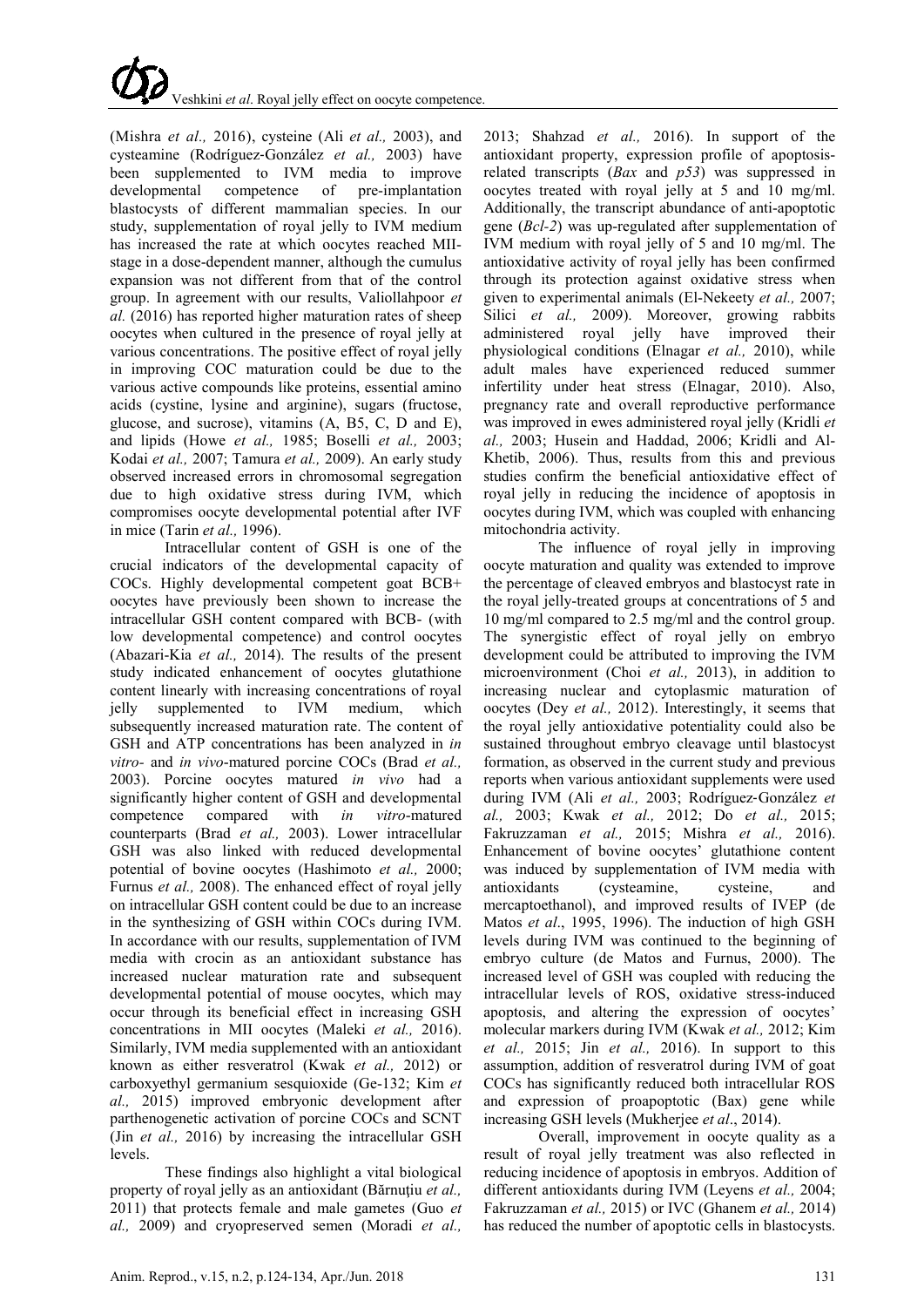

Indeed, a higher incidence of apoptosis could result in fragmentation arrest of embryos (Yoneda *et al.,* 2004; Favetta *et al.,* 2007), while embryos with a greater number of cells and lower incidence of apoptosis are more likely to survive and to develop to term after transfer to recipients (Van Soom *et al.,* 2007). Supplementation of maturation medium with 5 mg/mL royal jelly increased the rate of embryo cleavage and blastocyst formation. This increase was associated with improvement of the nuclear maturation rate and cytoplasmic maturation, as shown by enhancing glutathione content and changing the expression of oocyte key genes to support subsequent embryo development. The apoptotic process was reduced in embryos developed from COCs treated with royal jelly. Therefore, our study confirms, at gene level, the beneficial antioxidant capacity of royal jelly, which could be used as a supplement of a promising IVM medium culture to enhance both embryo development and quality.

### **Acknowledgments**

The authors thank the members of their own laboratories for their helpful discussions. This work was supported by Iran National Science Foundation, INSF [grant number: 93024412].

## **References**

**Abazari-Kia AH, Mohammadi-Sangcheshmeh A, Dehghani-Mohammadabadi M, Jamshidi-Adegani F, Veshkini A, Zhandi M, Cinar MU, Salehi M**. 2014. Intracellular glutathione content, developmental competence and expression of apoptosis-related genes associated with G6PDH-activity in goat oocyte. *J Assist Reprod Genet*, 31:313-321.

**Abazari-Kia AH, Dehghani-Mohammadabadi M, Mohammadi-Sangcheshmeh A, Zhandi M, Salehi M**. 2015. Regulation of embryonic development and apoptotic-related gene expression by brain-derived neurotrophic factor in two different culture conditions in ovine. *Theriogenology*, 84:62-69.

**Albuz F, Sasseville M, Lane M, Armstrong D, Thompson J, Gilchrist R**. 2010. Simulated physiological oocyte maturation (SPOM): a novel in vitro maturation system that substantially improves embryo yield and pregnancy outcomes. *Hum Reprod*, 25:2999-3011.

**Ali A, Bilodeau J, Sirard M**. 2003. Antioxidant requirements for bovine oocytes varies during in vitro maturation, fertilization and development. *Theriogenology*, 59:939-949.

**Bărnuţiu LI, Mărghitaş LA, Dezmirean DS, Mihai CM, Bobiş O**. 2011. Chemical composition and antimicrobial activity of Royal Jelly. Review. *Sci Pap Anim Sci Biotechnol*, 44:67-72.

**Boselli E, Caboni M, Sabatini A, Marcazzan G, Lercker G**. 2003. Determination and changes of free amino acids in royal jelly during storage. *Apidologie*, 34:129-137.

**Brackett BG, Zuelke KA**. 1993. Analysis of factors

involved in the in vitro production of bovine embryos. *Theriogenology*, 39:43-64.

**Brad A, Bormann C, Swain J, Durkin R, Johnson A, Clifford A, Krisher R**. 2003. Glutathione and adenosine triphosphate content of in vivo and in vitro matured porcine oocytes. *Mol Reprod Dev*, 64:492-498.

**Choi B-H, Bang J-I, Jin J-I, Kim S-S, Jo H-T, Deb GK, Ghanem N, Cho K-W, Kong I-K**. 2013. Coculturing cumulus oocyte complexes with denuded oocytes alters zona pellucida ultrastructure in in vitro matured bovine oocytes. *Theriogenology*, 80:1117- 1123.

**Choi YH, Love CC, Varner DD, Thompson JA, Hinrichs K**. 2001. Activation of cumulus-free equine oocytes: effect of maturation medium, calcium ionophore concentration and duration of cycloheximide exposure. *Reproduction*, 122:177-183.

**Combelles CM, Gupta S, Agarwal A**. 2009. Could oxidative stress influence the in-vitro maturation of oocytes? *Reprod Biomed Online*, 18:864-880.

**Cox JF, Alfaro V**. 2007. In vitro fertilization and development of OPU derived goat and sheep oocytes. *Reprod Domest Anim*, 42:83-87.

**de Matos DG, Furnus CC, Moses DF, Baldassarre H**. 1995. Effect of cysteamine on glutathione level and developmental capacity of bovine oocyte matured in vitro. *Mol Reprod Dev*, 42:432-436.

**de Matos DG, Furnus C, Moses D, Martinez A, Matkovic M**. 1996. Stimulation of glutathione synthesis of in vitro matured bovine oocytes and its effect on embryo development and freezability. *Mol Reprod Dev*, 45:451-457.

**de Matos DG, Furnus CC**. 2000. The importance of having high glutathione (GSH) level after bovine in vitro maturation on embryo development effect of betamercaptoethanol, cysteine and cystine. *Theriogenology*, 53:761-771.

**Dey S, Deb G, Ha A, Lee J, Bang J, Lee K, Kong I**. 2012. Coculturing denuded oocytes during the in vitro maturation of bovine cumulus oocyte complexes exerts a synergistic effect on embryo development. *Theriogenology*, 77:1064-1077.

**Do L, Shibata Y, Taniguchi M, Nii M, Nguyen T, Tanihara F, Takagi M, Otoi T**. 2015. Melatonin supplementation during in vitro maturation and development supports the development of porcine embryos. *Reprod Domest Anim*, 50:1054-1058.

**Edward R**. 2007. Are minimal stimulation IVF and IVM set to replace routine IVF? *Reprod Biomed Online*, 14:267-270.

**El-Nekeety AA, El-Kholy W, Abbas NF, Ebaid A, Amra HA, Abdel-Wahhab MA**. 2007. Efficacy of royal jelly against the oxidative stress of fumonisin in rats. *Toxicon*, 50:256-269.

**Elnagar S**. 2010. Royal jelly counteracts bucks'summer infertility. *Anim Reprod Sci*, 121:174-180.

**Elnagar S, Elghalid O, Abd-Elhady A**. 2010. Royal jelly: can it reduce physiological strain of growing rabbits under Egyptian summer conditions? *Animal*, 4:1547-1552.

**Fakruzzaman M, Ghanem N, Bang J-I, Ha A-N, Lee K-L, Sohn S-H, Wang Z, Lee D-S, Kong I-K**. 2015.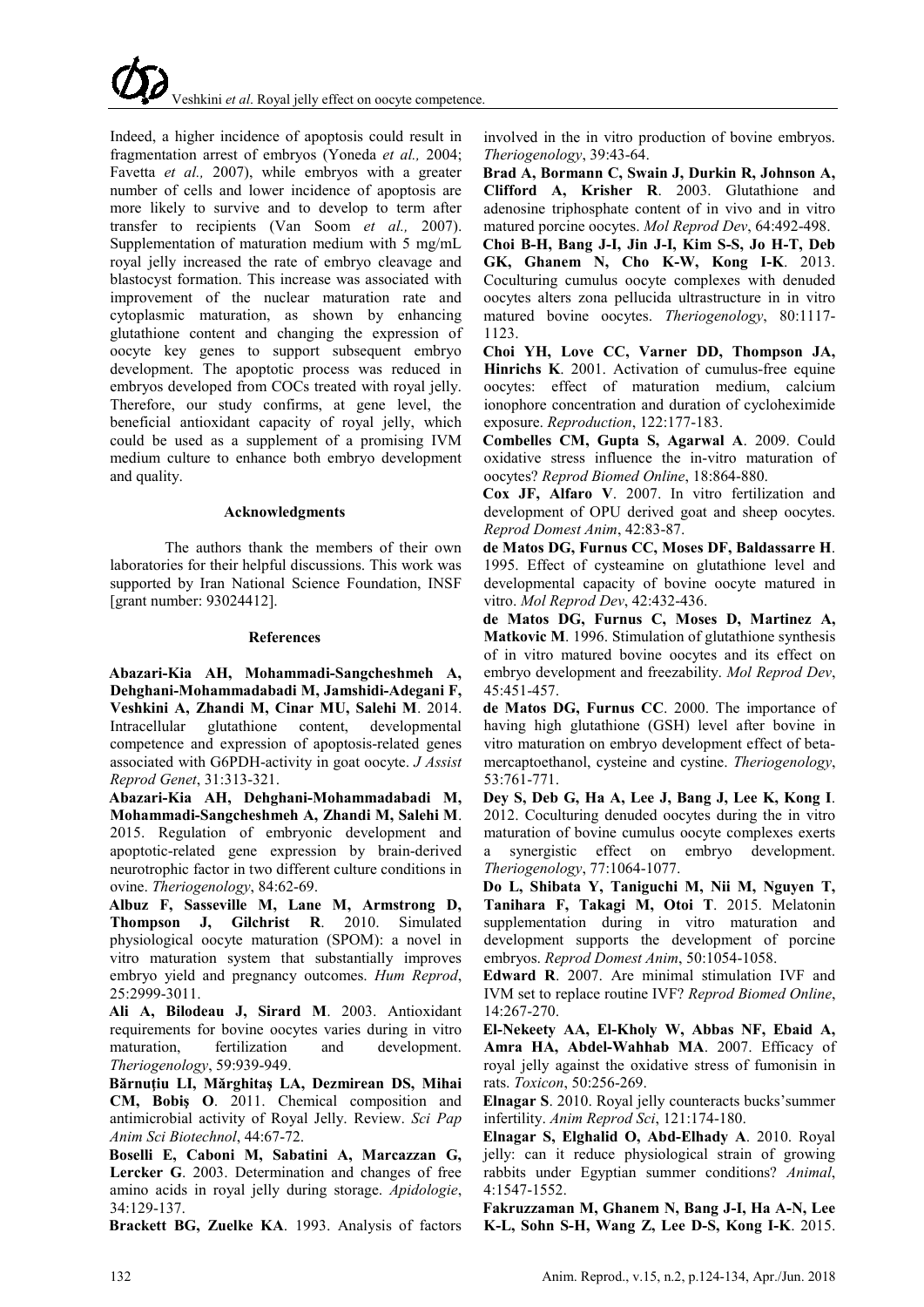Effect of peroxiredoxin II on the quality and mitochondrial activity of pre-implantation bovine embryos. *Anim Reprod Sci*, 159:172-183.

**Favetta LA, John EJS, King WA, Betts DH**. 2007. High levels of p66 shc and intracellular ROS in permanently arrested early embryos. *Free Radic Biol Med*, 42:1201-1210.

**Furnus C, De Matos D, Picco S, García P. P, Inda A, Mattioli G, Errecalde A**. 2008. Metabolic requirements associated with GSH synthesis during in vitro maturation of cattle oocytes. *Anim Reprod Sci*, 109:88-99.

**Gardiner CS, Reed DJ**. 1995. Synthesis of glutathione in the preimplantation mouse embryo. *Arch Biochem Biophys*, 318:30-36.

**Ghanem N, Ha A-N, Fakruzzaman M, Bang J-I, Lee S-C, Kong I-K**. 2014. Differential expression of selected candidate genes in bovine embryos produced in vitro and cultured with chemicals modulating lipid metabolism. *Theriogenology*, 82:238-250.

**Greve T, Xu K, Callesen H, Hyttel P**. 1987. In vivo development of in vitro fertilized bovine oocytes matured in vivo versus in vitro. *J In Vitro Fert Embryo Transf*, 4:281-285.

**Guerin P, El Mouatassim S, Menezo Y**. 2001. Oxidative stress and protection against reactive oxygen species in the pre-implantation embryo and its surroundings. *Hum Reprod Update*, 7:175-189.

**Guo H, Kouzuma Y, Yonekura M**. 2009. Structures and properties of antioxidative peptides derived from royal jelly protein. *Food Chem*, 113:238-245.

**Hashimoto S, Minami N, Yamada M, Imai H**. 2000. Excessive concentration of glucose during in vitro maturation impairs the developmental competence of bovine oocytes after in vitro fertilization: relevance to intracellular reactive oxygen species and glutathione contents. *Mol Reprod Dev*, 56:520-526.

**Howe S, Dimick P, Benton A**. 1985. Composition of freshly harvested and commercial royal jelly. *J Apicult Res*, 24:52-61.

**Husein M, Haddad S**. 2006. A new approach to enhance reproductive performance in sheep using royal jelly in comparison with equine chorionic gonadotropin. *Anim Reprod Sci*, 93:24-33.

**Isidorova VA, Czyzewskaa U, Isidorovab AG, Bakier S**. 2009. Gas chromatographic and mass spectrometric characterization of the organic acids extracted from some preparations containing lyophilized royal jelly. *J Chromatogr B Analyt Technol Biomed Life Sc.*, 877:3776-3780.

**Jin J, Lee S, Khoirinaya C, Oh A, Kim G, Lee B**. 2016. Supplementation with spermine during in vitro maturation of porcine oocytes improves early embryonic development after parthenogenetic activation and somatic cell nuclear transfer. *J Anim Sci*, 94:963- 970.

**Kim E, Jeon Y, Kim DY, Lee E, Hyun S-H**. 2015. Antioxidative effect of carboxyethylgermanium sesquioxide (Ge-132) on IVM of porcine oocytes and subsequent embryonic development after parthenogenetic activation and IVF. *Theriogenology*, 84:226-236.

**Kodai T, Umebayashi K, Nakatani T, Ishiyama K, Noda N**. 2007. Compositions of royal jelly II. Organic acid glycosides and sterols of the royal jelly of honeybees (*Apis mellifera*). *Chem Pharm Bull (Tokyo)*, 55:1528-1531.

**Kridli R, Husein M, Humphrey W**. 2003. Effect of royal jelly and GnRH on the estrus synchronization and pregnancy rate in ewes using intravaginal sponges. *Small Rumin Res*, 49:25-30.

**Kridli R, Al-Khetib S**. 2006. Reproductive responses in ewes treated with eCG or increasing doses of royal jelly. *Anim Reprod Sci*, 92:75-85.

**Kwak S-S, Cheong S-A, Jeon Y, Lee E, Choi K-C, Jeung E-B, Hyun S-H**. 2012. The effects of resveratrol on porcine oocyte in vitro maturation and subsequent embryonic development after parthenogenetic activation and in vitro fertilization. *Theriogenology*, 78 86-101.

**Leyens G, Knoops B, Donnay I**. 2004. Expression of peroxiredoxins in bovine oocytes and embryos produced in vitro. *Mol Reprod Dev*, 69:243-251.

**Lorenzo P, Illera M, Illera J, Illera M**. 1994. Enhancement of cumulus expansion and nuclear maturation during bovine oocyte maturation in vitro by the addition of epidermal growth factor and insulin-like growth factor I. *J Reprod Fertil*, 101:697-701.

**Maleki EM, Eimani H, Bigdeli MR, Narenji AG, Abedi R**. 2016. Effects of crocin supplementation during in vitro maturation of mouse oocytes on glutathione synthesis and cytoplasmic maturation. *Int J Fertil Steril*, 10:53-61.

**Mishra A, Reddy I, Gupta P, Mondal S**. 2016. Lcarnitine mediated reduction in oxidative stress and alteration in transcript level of antioxidant enzymes in sheep embryos produced in vitro. *Reprod Domest Anim*, 51:311-321.

**Mohammadi-Sangcheshmeh A, Soleimani M, Deldar H, Salehi M, Soudi S, Hashemi SM, Schellander K, Hoelker M**. 2012. Prediction of oocyte developmental competence in ovine using glucose-6-phosphate dehydrogenase (G6PDH) activity determined at retrieval time. *J Assist Reprod Genet*, 29:153-158.

**Moradi A, Malekinejad H, Farrokhi-Ardabili F, Bernousi I**. 2013. Royal Jelly improves the sperm parameters of ram semen during liquid storage and serves as an antioxidant source. *Small Rumin Res*, 113:346-352.

**Mukherjee A, Malik H, Saha AP, Dubey A, Singhal DK, Boateng S, Saugandhika S, Kumar S, De S, Guha SK, Malakar D**. 2014. Resveratrol treatment during goat oocytes maturation enhances developmental competence of parthenogenetic and hand-made cloned blastocysts by modulating intracellular glutathione level and embryonic gene expression. *J Assist Reprod Genet*, 31:229-239.

**Nagai T, Inoue R**. 2004. Preparation and functional properties of water extract and alkaline extract of royal jelly. *Food Chem,* 84:181-186.

**Oyawoye O, Gadir AA, Garner A, Constantinovici N, Perrett C, Hardiman P**. 2003. Antioxidants and reactive oxygen species in follicular fluid of women undergoing IVF: relationship to outcome. *Hum Reprod*, 18:2270-2274.